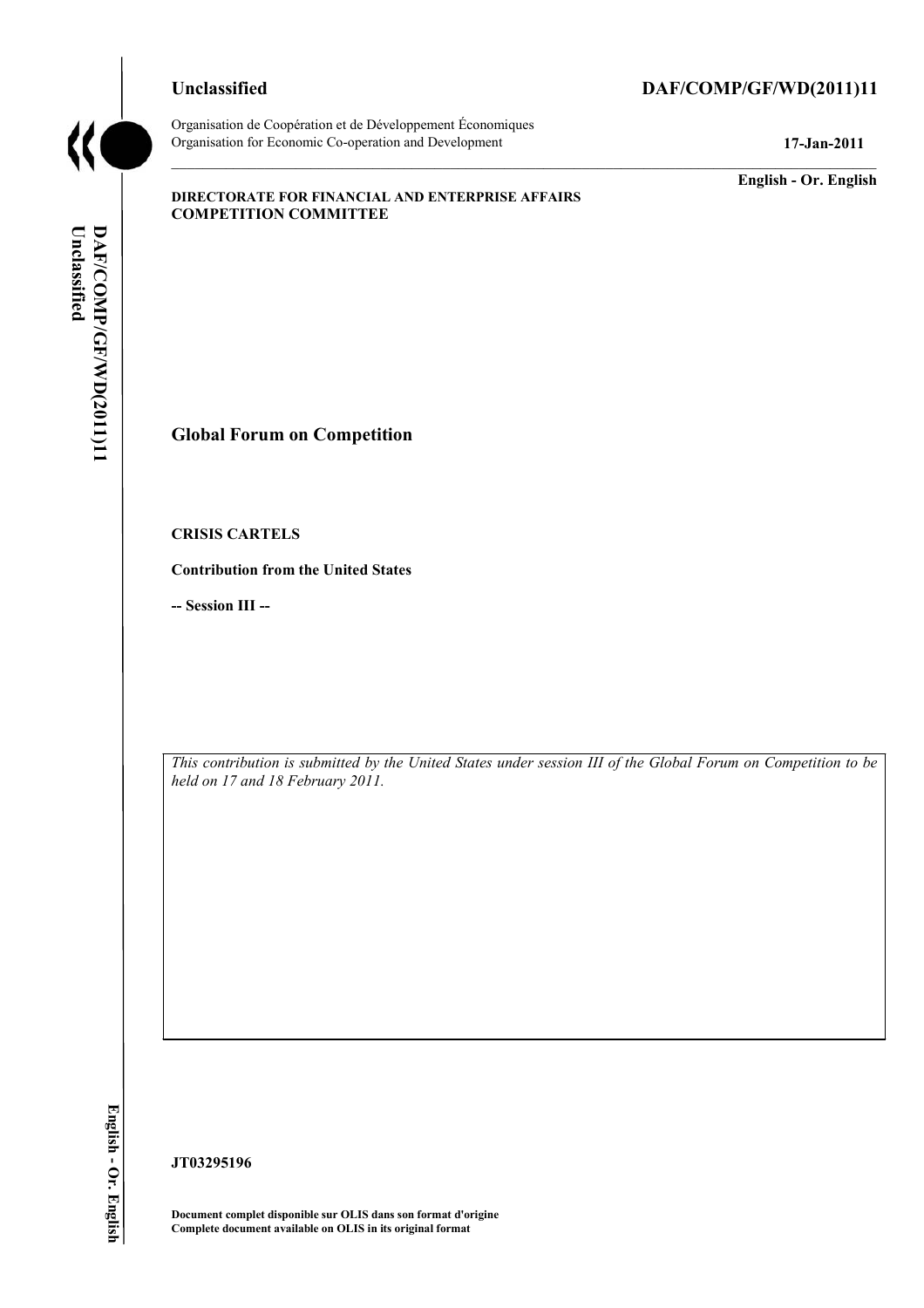## **CRISIS CARTELS**

## **-- United States --**

1. This submission responds to the "Questions and points for consideration" relating to Crisis Cartels distributed by the Global Forum by the OECD Secretariat. Put simply, United States antitrust law does not provide for any special treatment of cartels during economic downturns. This is rooted in the United States' long history of enforcing the antitrust laws and from lessons learned during the Great Depression. This submission explains the general philosophy of the United States towards the prosecution of cartels, provides insight into our recent enforcement record, and concludes with a short discussion of our related competition advocacy efforts.

## **1. Governmental policies towards cartels during crises: assessment and evolution**

 when incentives for colluders to defect from price-fixing agreements are weaker. If gains from cheating a are higher, we are likely to see more collusion during periods of economic decline. 2. Cartels are illegal at any time and are subject to criminal prosecution, regardless of the economic climate. Indeed, there is some literature that suggests cartels are more likely in times of economic trouble cartel are smaller during times of economic crisis (because demand is lower), while the costs of cheating

 must take into account in enforcing the antitrust laws. Nor are there special provisions for sanctions and 3. Thus, there are no special provisions related to economic downturns for changes in the legal standard, for exemptions or other derogations from the law, for the creation of cartels, for legal defenses to cartel conduct, for special sector-specific treatment, or for special considerations that the antitrust agencies penalties related to economic downturns.

4. This was not always the case. Eighty years ago, at the time of the Great Depression, U.S. antitrust enforcement policy took a different approach to cartels. As described in 2009 by Assistant Attorney General Christine Varney,<sup>1</sup>

*Significantly, the onset of the Great Depression did not cause the nation to reconsider the damaging effects of cartelization on economic performance. Instead of reinvigorating antitrust enforcement, the Government took the opposite tack. Legislation was passed in the 1930s that effectively foreclosed competition. The National Industrial Recovery Act ("NIRA"), which created the National Recovery Administration ("NRA"), allowed industries to create a set of industrial codes. These "codes of fair competition" set industries' prices and wages, established production quotas, and imposed restrictions on entry.* 

 $\frac{1}{1}$ 

<sup>&</sup>quot;Vigorous Antitrust Enforcement in this Challenging Era," Christine A. Varney, Assistant Attorney General, Antitrust Division, U.S. Department of Justice, Remarks as Prepared for the Center for American Progress, May 11, 2009, available at http://www.justice.gov/atr/public/speeches/245711.htm.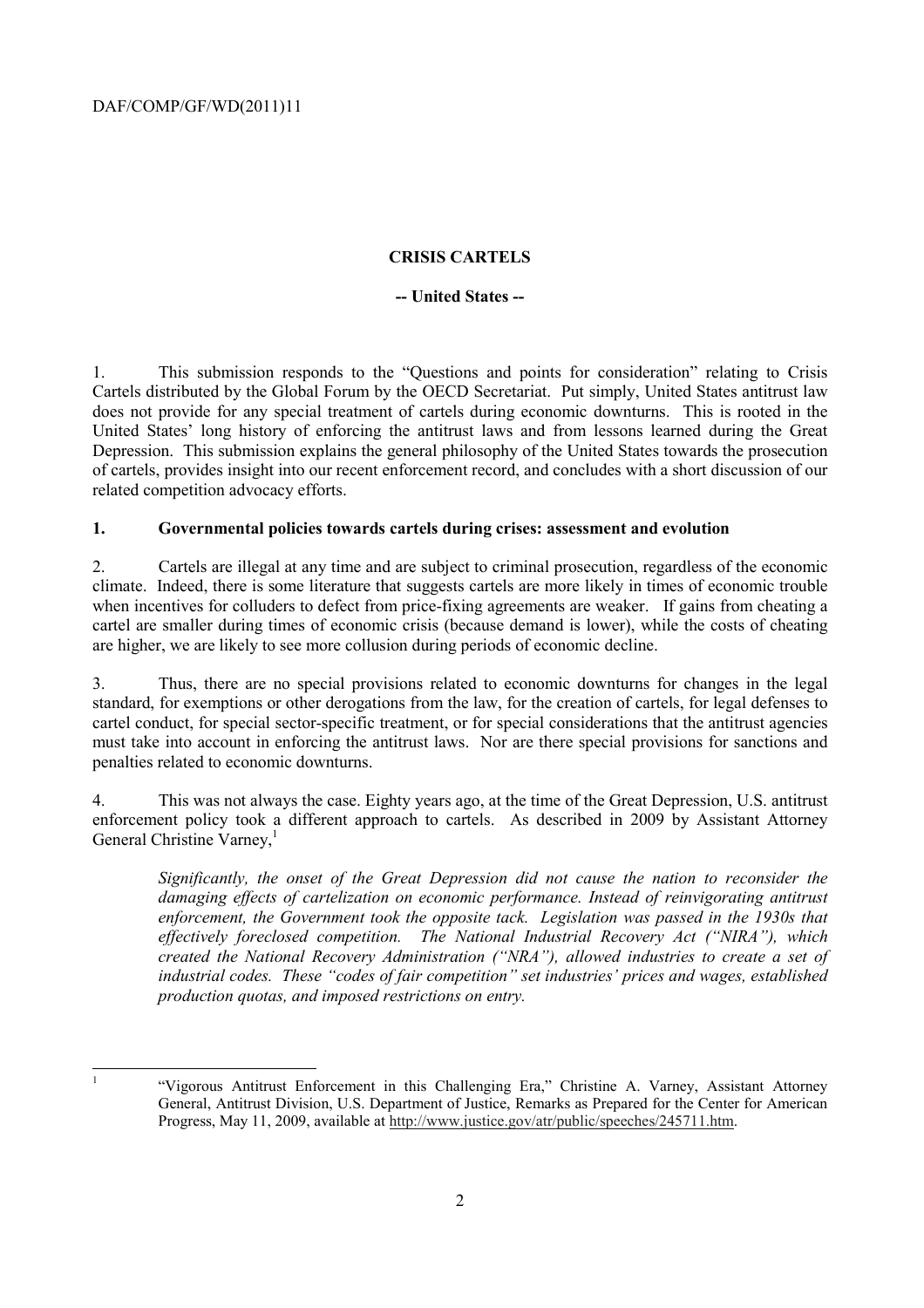*create "stability"*  $-$  *i.e., higher profits*  $-$  *by fostering coordinated action in the markets. create "stability" –* i.e.*, higher profits – by fostering coordinated action in the markets. The codes developed following the passage of the NIRA governed many of America's At the core of the NIRA was the idea that low profits in the industrial sectors contributed to the economic instability of those times. The purpose of the industrial codes was to major industrial sectors: lumber, steel, oil, mining, and automobiles. Under this legislation, the Government assisted in the enforcement of the codes if firms contributed to a coordinated effort by permitting unionization and engaging in collective bargaining.* 

*What was the result of these industrial codes? Competition was relegated to the sidelines, as the welfare of firms took priority over the welfare of consumers. It is not surprising that the industrial codes resulted in restricted output, higher prices, and reduced consumer purchasing power.* 

*It was not until 1937, during the second Roosevelt Administration, that the country saw a revival of antitrust enforcement. … The lessons learned from this historical example are twofold. First, there is no adequate substitute for a competitive market, particularly during times of economic distress. Second, vigorous antitrust enforcement must play a significant role in the Government's response to economic crises to ensure that markets remain competitive.* 

As AAG Varney concluded, "passive monitoring of market participants is not an option. 5. As AAG Varney concluded, "passive monitoring of market participants is not an option. Antitrust must be among the frontline issues in the Government's broader response to the distressed economy."<sup>2</sup>

6. Importantly, the U.S. Sentencing Guidelines, which apply to criminal sanctions in federal cases, do take into account financial limitations on a defendant's ability to pay a fine, but these provisions are based on the financial condition of the particular individual or firm, and are not tied in any way to general economic conditions.3

treatment in antitrust investigations from parties alleging hardships resulting from the economic downturn. International Airport. The defendant agreed in 2008 to a federal court consent decree requiring divestiture 7. Beyond the criminal area, the Antitrust Division of the United States Department of Justice ("Antitrust Division") and the Federal Trade Commission ("FTC") have received requests for special These requests have ranged from completing a merger review more quickly than normal to requests to fashioning merger remedies (*e.g.*, divestitures) in ways that take into account the difficulty of finding buyers for divested assets in difficult economic times. As to the former, if assets would be more quickly deteriorating while waiting for a Division decision, consistent with good analytical decision-making, then the Division may speed the pace of its review. As to the latter, this depends on the facts of each unique investigation. For example, in *United States v. Signature Flight Corp*.<sup>4</sup> the Division had challenged a merger alleging it would create a monopoly in the market for flight support services at Indianapolis of certain flight operations at the airport. In 2009, after the court had approved the decree, the defendant petitioned the court for an extension of the divestiture deadline, arguing that the "global financial crisis" had caused the market for sale of these operations to collapse. The Division opposed the motion and the

Id. Attached to this submission is a more detailed exposition of the economic damage caused by lax antitrust enforcement during the Great Depression: "Competition Policy in Distressed Industries," Carl Shapiro, Deputy Assistant Attorney General for Economics, Antitrust Division, U.S. Department of Justice, Remarks as Prepared for the ABA Symposium: Competition as Public Policy, May 13, 2009, available at http://www.justice.gov/atr/public/speeches/245857.htm.

<sup>3</sup> U.S. Sentencing Guidelines, *Guidelines Manual* (2010), § 8C3.3.

<sup>4</sup>*United States v. Signature Flight Support Corp.,* available at http://www.justice.gov/atr/cases/f243900/243975.htm.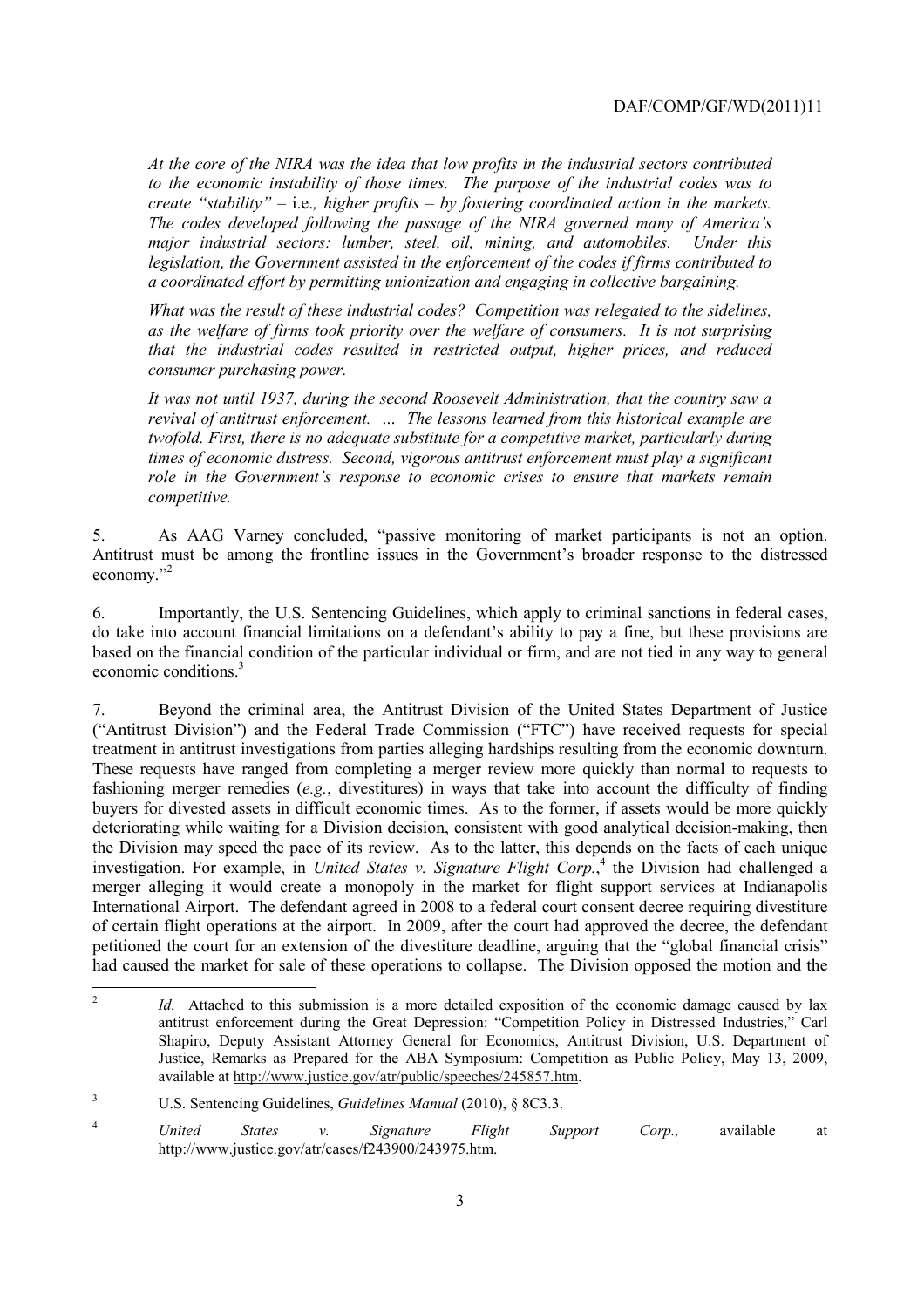# DAF/COMP/GF/WD(2011)11

court denied it, noting that the "final judgment was negotiated in the midst of troubling economic news, and the parties specifically countenanced the possibility that Signature would have difficulty selling the [operations]," and that at least two bidders had in fact made offers to purchase the assets. The FTC has seen an increase in the number of firms seeking special consideration in merger review, especially in the health care sector, due to alleged hardships in these times of economic downturn. The standard of review for mergers remains unchanged, however. *See*, for example, the matter of *Laboratory Corporation of America*, where the FTC rejected arguments based on such allegations.<sup>5</sup>

## **2. Enforcement record on cartels during the recent economic downturn**

8. The Division continues to vigorously prosecute violations of the antitrust laws. Notably, the Antitrust Division has not observed changes in the types of cartels formed or incentives of cartel participants to seek leniency as a result of the economic downturn. During our most recent Fiscal Year, ending September 30, 2010, the Division filed 60 criminal cases and obtained fines in excess of roughly \$550 million. In these cases, 84 corporate and individual defendants were charged. Of the individual defendants sentenced, 76% were sentenced to imprisonment. The average sentence was 30 months and total jail time for all defendants was about 26,000 days. In Fiscal Year 2009, arguably a period of greater economic turmoil, the Division's statistics were similar. Seventy-two total cases were filed, 87 defendants were charged and served over 25,000 days in prison, and over \$1 billion in fines was collected. Indeed, Fiscal Years 2008 and 2009 saw substantial fines imposed against firms and individuals, and the incarceration of individuals reached over 14,000 and 25,000 days, respectively.<sup>6</sup>

9. The need to monitor closely the use of federal government funds distributed as part of the Administration's economic stimulus program, the \$787 billion American Recovery and Reinvestment Act of 2009 is also critically important. In May 2009, the Department of Justice launched a Recovery Act initiative designed to help procurement officials prevent collusion and fraud in the award of stimulus projects and to detect and prosecute collusion and fraud if it occurs. As part of the initiative, the Department is training thousands of procurement and grant officials, government contractors, and government auditors and investigators on the signs of collusion and fraud and actively assists other agencies in investigating and prosecuting fraud.

## **3. International cooperation on cartels**

 $\overline{a}$ 

 type of international cooperation related to cartel enforcement as a result of the recent economic downturn. 10. The Antitrust Division continues to work closely with our counterparts around the world and to see the fruits of this close collaboration result in the successful prosecution of global cartels, to the benefit of consumers in all participating jurisdictions. The Division has noted no apparent change in the amount or

# **4. Competition advocacy on cartel-related matters**

11. In contrast to the efforts noted above that occurred during the Great Depression, there has been no support for widespread abandonment of antitrust, even though the U.S. experienced the sharpest downturn in its economy since the 1930s. However, there have been some limited suggestions for specific antitrust exemptions. In Congressional hearings on the newspaper industry in 2009, for example, some

http://www.ftc.gov/os/adjpro/d9345/101201lapcorpcmpt.pdf §§ 38-41. The case is currently under <sup>5</sup> See the FTC's November  $30<sup>th</sup>$  2010 complaint, available at litigation

<sup>6</sup> See United States Department of Justice, Antitrust Division, Criminal Enforcement Fine and Jail Charts 2000-2010, available at: http://www.justice.gov/atr/public/criminal/264101.html.